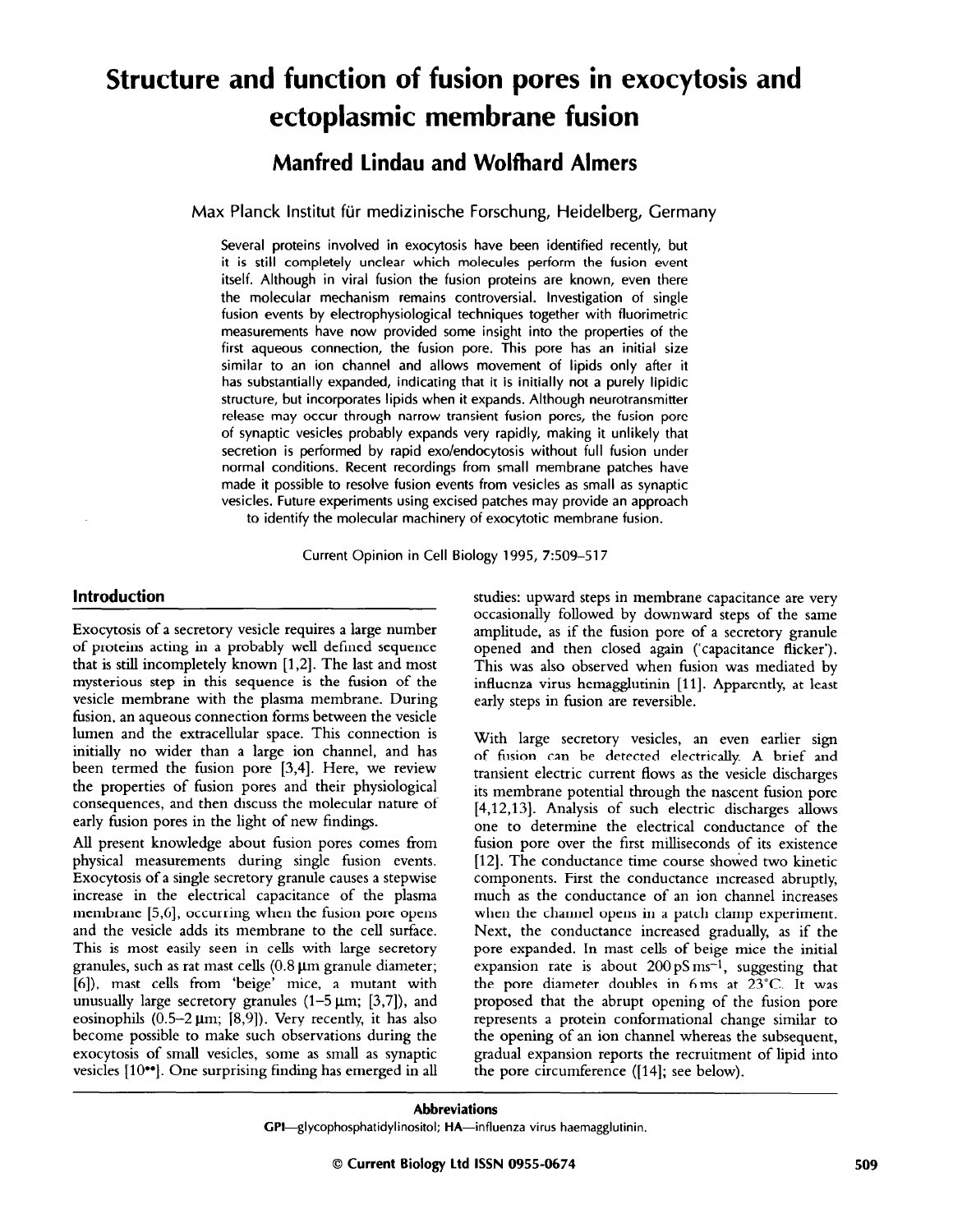Initial fusion pore conductances are compiled in Table 1 for different cells; the table also includes the initial conductance of the pore formed during cell fusion mediated by the fusion-catalyzing envelope proteins of the influenza and Semliki forest viruses. In each system, the initial pore conductance is highly variable. The mean values, however, fill within a factor of three, and are similar to those of large ion channels  $(Ca^{2+}-$ activated  $K^+$  channels, 100-200 pS; voltage-gated anion channels of mitochondria, 400 pS; [15]). Evidently the initial aperture of a fusion pore is no larger than that of a large ion channel.

|                                     | Method                         | Peak of<br>distribution | Mean               | Reference      |
|-------------------------------------|--------------------------------|-------------------------|--------------------|----------------|
| Mouse mast<br>cell                  | Transient*                     | 200 pS                  | 330pS              | [12]           |
| Horse<br>eosinophils                | Transient*                     | 100 pS                  | 200 <sub>p</sub> S | $[13]$         |
| Human<br>neutrophils                | Admittance <sup>†</sup> 100 pS |                         | 150 <sub>p5</sub>  | $[10^{\circ}]$ |
| Influenza HA                        | Transient*                     | ND.                     | 150 <sub>p</sub> S | [11]           |
| Semliki forest dc current#<br>virus |                                | 300 pS                  | <b>ND</b>          | [64]           |

## **Slow expansion of the fusion pore can retard the release of transmitter or hormone**

**cells. ND, not determined.** 

In the first  $10-20$  ms, fusion pores increase their conductance tenfold or more, but then the expansion process slows markedly [4,13,16]. The pore conductance ofien changes little for several seconds, and sometimes the pore even closes again (capacitance flicker). Pores of conductances as large as 8nS have been seen to close [12]; such a pore has an estimated diameter of 20nm and would be readily visible under an electron microscope.

What obstacle might temporarily slow the expansion of fusion pores? The obstacle must be at least partly cytosolic, because cytosolic  $[Ca^{2+}]$  increases the rate of expansion of large pores in eosinophils [13] and mast cells [17]. It would be of interest whether this also applies to neurons and neuroendocrine cells, wherein exocytosis is triggered by a large increase in subplasmalemmal  $[Ca^{2+}]$ . In eosinophils, cytosolic  $[Ca^{2+}]$  influences neither the initial pore conductance nor the initial, rapid expansion phase ([13]; our unpublished data).

The slow expansion of fusion pores delays the moment where vesicle and plasma membrane merge completely, and slows the release of the vesicle contents. Nonetheless, transmitters or hormones leak out well before fusion is complete, as is apparent from the time course of release from single granules (Fig.  $1a-c$ ). In cases where the secreted substance has a redox potential less than that of water, this time course has been monitored by 'amperometric' recording with a carbon microelectrode placed next to a single cell [18]; the microelectrode records the current generated when the transmitter is oxidized or reduced. Although most of the granule contents are released synchronously, this explosive release is ofien preceded by periods where transmitter leaves the vesicle slowly (indicated by arrows in Fig. 1). This was found in all three cell types where recordings of this type have been made. In mast cells, granules have been seen to open their fusion pore, release part of their contents, and close again [19]. Cytosolic [Ca<sup>2+</sup>] in mast cells shorten the period of slow transmitter release and hastens the moment of synchronous discharge, as it facilitates the expansion of the fusion pore [17].

Evidently the small size of the fusion pore delays the release of material from large dense-core secretory granules (Fig. la-c). This creates no problem with hormones that act slowly, for example, through G proteins or signaling cascades. At a synapse, however, speed is of the essence and synaptic vesicles must release their transmitter in fractions of a millisecond. Part of this challenge is met by keeping synaptic vesicles small, smaller than any other membranous organelle. Thus diffusion distances remain short, and vesicles may release more than  $60\%$  of their contents in  $260 \,\mu s$  even if a  $300~\text{pS}$  pore does not dilate at all  $[20]$ . It has been suggested, however, that an open vesicle releases transmitter very much faster, and that this could not be explained by simple diffusion [21].

Even in synaptic vesicles, transmitter occasionally escapes slowly, as if hindered by a narrow and/or slowly expanding fusion pore. The most striking recordings come from the electric organ of *Torpedo* with its slightly larger (80-100nm diameter) synaptic vesicles (Fig. Id). The majority of vesicles open rapidly, but around 15% seem to open more slowly, with an initial period of slow transmitter release similar to that seen in most amperometric recordings from dense-core vesicles. This observation suggests that normal synaptic vesicles have mechanisms to hasten the escape of transmitter, but that this mechanism sometimes fails.

It has been proposed [22,23] that synaptic vesicles may open their fusion pore, let transmitter out, close the pore again and be re-loaded with transmitter without ever fusing into the plasma membrane. The speed and precision of membrane retrieval in an endocrine cell suggests that this may also be possible with dense-core vesicles [24]. This mechanism, sometimes called 'kiss-and-run', avoids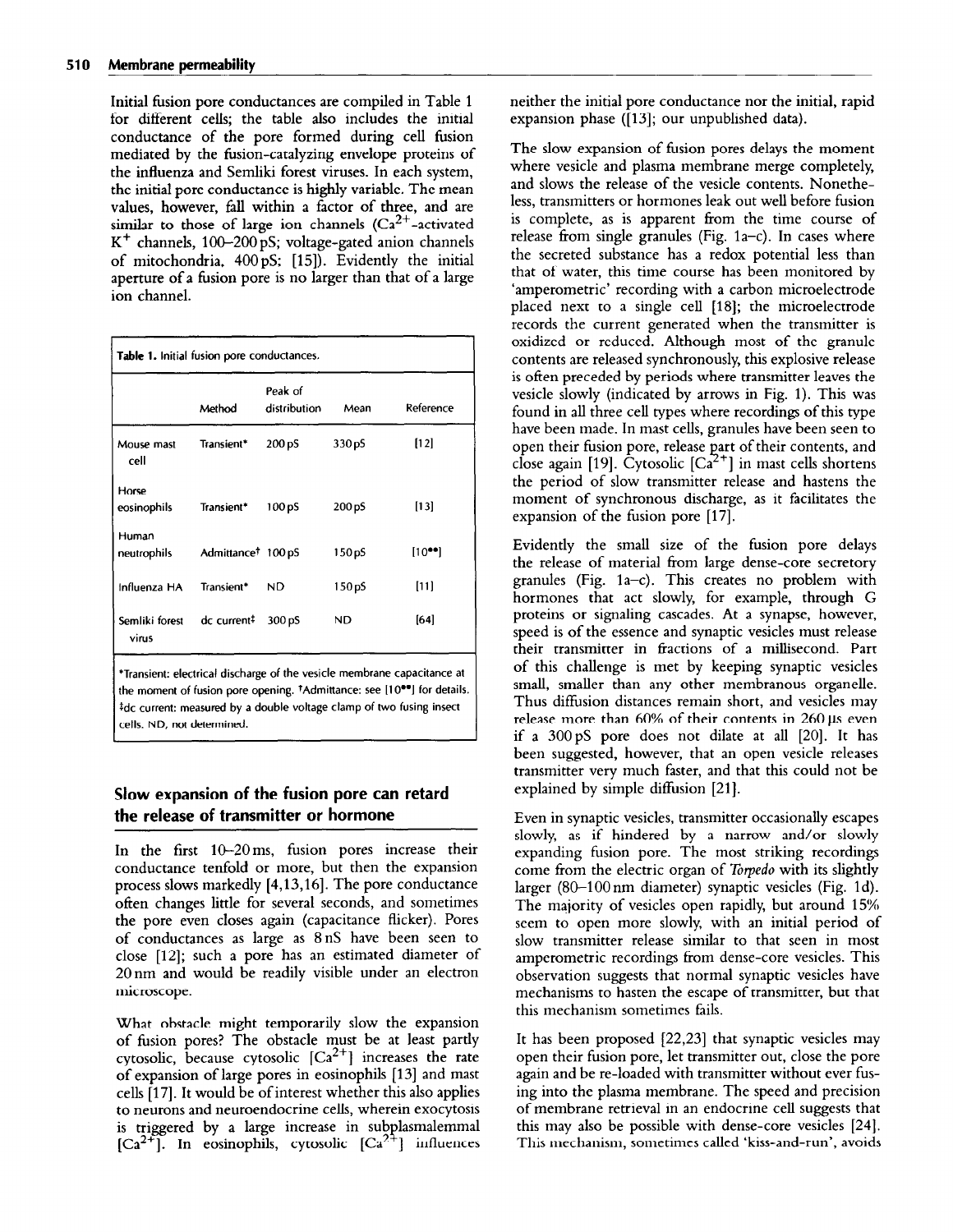

Fig. 1. **Exocytic release from single granules and vesicles detected as amperometric signals (a-c) or as miniature end plate currents (d). The large deflections represent the nearly synchronous release occurring after the fusion pore has become wide, or the granule/vesicle has merged into the plasma membrane. They are preceded by a small 'foot' (arrow) representing slow release through a fusion pore which has not yet expanded fully.** (a) **Release of serotonin from a beige mouse mast cell granule (diameter 2.8 pm). The lower panel is a portion of the upper trace shown on an expanded ordinate (from [19]). (b) Release of serotonin from a chromaffin granule (diameter 280-300nm; from [SS]). (c) Release of dopamine from a glomus cell of the carotid body (granule diameter -120** nm; from **[601). (d) Release of acetylcholine causes two miniature postsynaptic potentials from the electric organ of Torpedo marmorata (vesicle size -80 nm; from [61 I). One rises rapidly and represents the majority, the other shows an initial 'foot' similar to those seen with amperometry; this type of waveform was observed in about 15% of the recordings. These potentials were recorded with an extracellular loose-patch pipette; the signals are proportional to the inward current flowing through acetylcholine receptor channels.** 

the molecular recognition events needed to selectively retrieve vesicle membrane proteins that have diffused into the plasma membrane. Although occasional or even repeated cycles of kiss-and-run seem possible and physiologically useful, three findings indicate that the 'kiss' is ultimately terminal and full fusion with the plasma membrane inevitable. First, after intense cell stimulation, vesicle membrane proteins appear on the cell surface [25,26]. Second, in a Drosophila mutant shibire, with its defect in the protein dynamin [27,28], clathrin-coated vesicles cannot separate from the cell surface and motor synapses rapidly run out of synaptic vesicles [29]. Finally, although transient pore openings do release serotonin from mast cell granules [19], they are always followed by irreversible fusion.

## **Fission pores and endocytosis**

When exocytosed membrane is retrieved, vesicles bud from the plasma membrane and then pinch off. In posterior pituitary nerve terminals stimulated exhaustively by high cytosolic  $[Ca^{2+}]$ , large vacuoles pinch off the cell surface, a process that can be followed electrophysiologically. For hundreds of milliseconds, the vacuole lumen remains connected to the external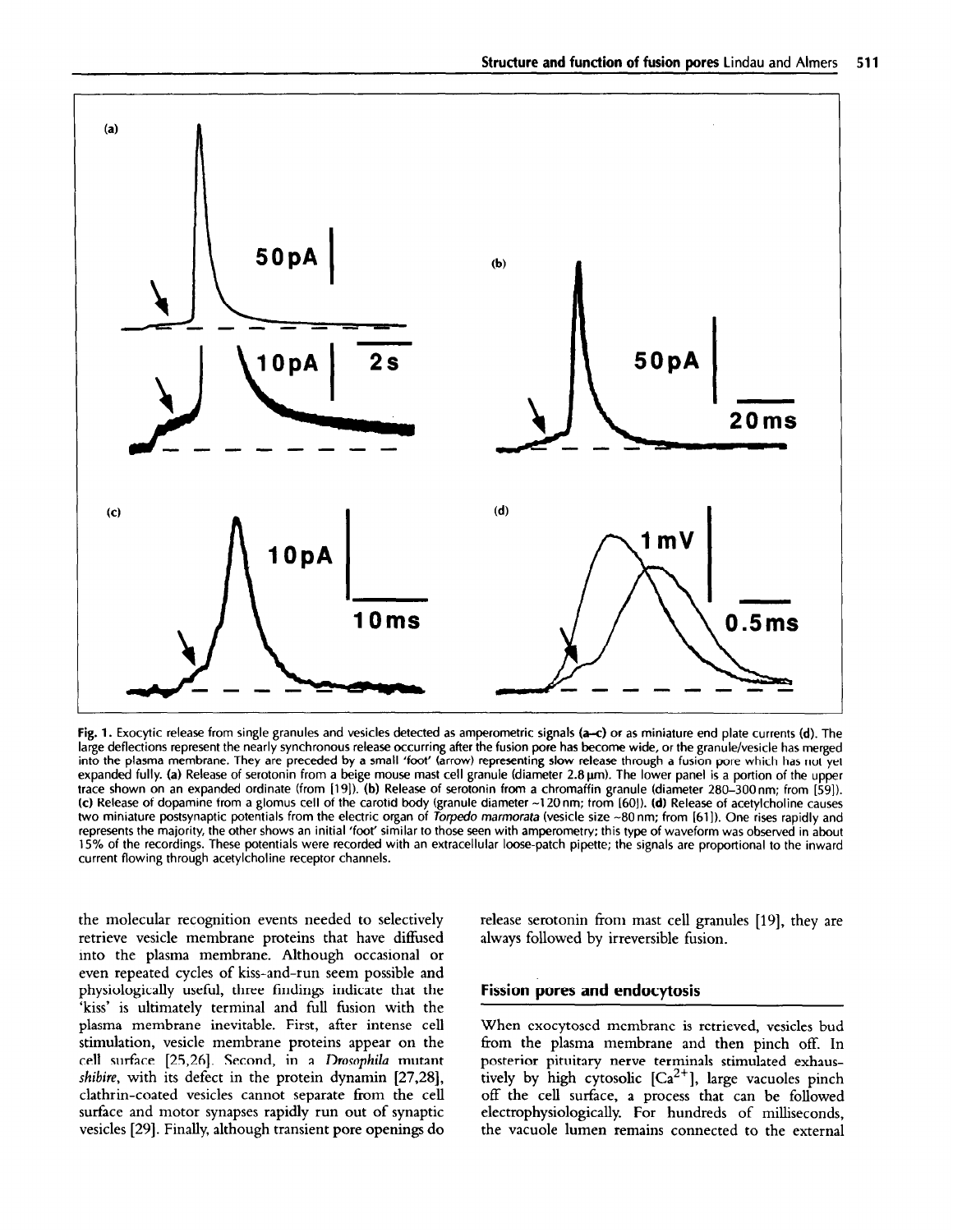medium by an aqueous connection (the fission pore) whose conductance declines exponentially until it is too small to be measured  $( $40~\text{pS}$ )$  [30]. What causes these endocytic vesicles to pinch off from the plasma membrane? The dynamin GTPase has been shown to wind around the openings of clathrin-coated vesicles, and it may be part of the molecular machinery that pinches these vesicles off the plasma membrane  $([31\bullet, 32\bullet])$ ; see also Lamaze and Schmid, this issue, pp 573-580). Perhaps dynamin also has a more general role in pinching off vacuoles and vesicles that are not clathrin-coated. It would be of interest if dynamin is already present at exocytic docking sites before vesicles undergo exocytosis; if so, the closing of an expanded fusion pore perhaps uses a molecule such as dynamin.

## **The mechanism of membrane fusion**

How biological membranes fuse remains unknown. To facilitate discussion, we sort the hypotheses advanced to date into two broad groups. The first group, which we will call 'proximity models', holds that proteins fuse lipid bilayers by bringing them into close contact; once close enough, bilayers fuse on their own. A proximity model in pure form is that of Monck and Fernandez [33] wherein a 'scaffold' of unknown motor proteins is said to pull the bilayers of the fusing compartments together. A more explicit model of this type is the 'stalk model' [34] shown in Figure 2b, wherein a known fusion-catalyzing protein, the influenza virus hemagglutinin (HA), engages two apposed bilayers using hydrophobic peptides and pulls them together. In all proximity models, fusion proceeds via 'hemifusion' (Fig. 2a), an intermediate state where the apposed leaflets from each of two bilayers have merged and their lipids mix, but where the remaining two leaflets have formed a new hybrid bilayer that separates the compartments. This bilayer must later be pierced to form an aqueous connection (not shown in Figs 2a,b). An attraction of such models is that pure lipid bilayers, if composed of the right lipids, may indeed be fused in this way, and do perform hemifusion [35]. Furthermore, in endocrine cells phosphatidylinositol-4,5-bispho must be generated before  $Ca^{2+}$  can trigger exocytosi [36\*\*]. This finding highlights the importance of lipids at an early step in exocytotic membrane fusion.

In the second class of hypotheses, the fusion pore models, the gap between the fusing membranes is bridged by a



**Fig. 2. Possible mechanisms of membrane fusion. (a) In hemifusion, each of two bilayers fuse one of their membrane leaflets; the lipids in the two leaflets mix but an aqueous pore connecting the lumen of the fusing compartments is not formed. (b) In the 'stalk' model of fusion, activation of influenza HA causes the hydrophobic fusion peptides of this molecule to swing out near where HA emerges from the viral membrane. The molecule must tilt on its side to allow the fusion peptides to engage both the target and viral membranes. (The HA trimer is shown in silhouette.) Pulling the membranes together causes their outer leaflets to fuse, creating the stalk as an intermediate. This model attributes no role to the transmembrane domains of HA and does not take into account new X-ray structural data. (Modified after [34,49,62]). (c) Transient conformation of active influenza HA inferred from X-ray crystallography [54\*\*]. For simplicity, only a single monomer is shown,**  and the sialic acid binding portion of the molecule is omitted. The fusion peptide and transmembrane domain are at opposite ends of the **molecule. As in (d), HA forms a proteinaceous bridge inserting into both the viral and target bilayers; in this conformation, transmembrane**  domain and fusion peptide could serve analogous and essential roles in fusion. The disposition of α-helices (labeled A-D and G) and β-sheets **(g) are from the X-ray structure of Bullough** *et* **a/. [54\*\*]. As the fusion peptide and transmembrane domain were absent in the crystal, their disposition is hypothetical. In particular, there is no evidence that the fusion peptide spans the target membrane. (Modified after Hughson [63].) (d) Fusion by a hypothetical fusion pore macromolecule. In the top part, the pore complex has just formed an aqueous channel. In the bottom part, the subunits of the structure have moved apart, and lipid molecules have diffused into the interstices (modified from [20]).**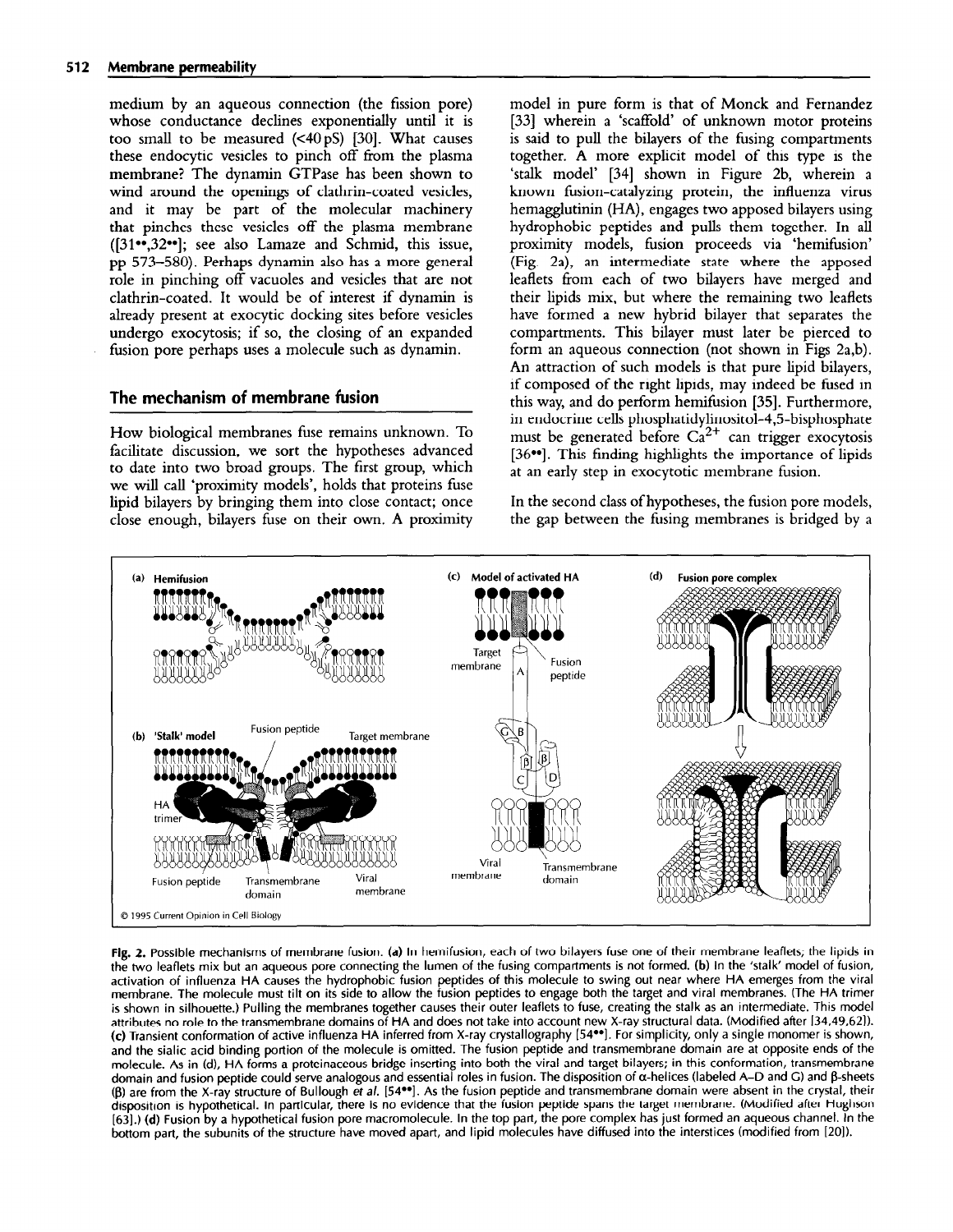hypothetical protein complex whose opposite ends enter and/or span both bilayers (Fig. 2d). The first version of this model was proposed by Pfenninger er al. [37]. A more recently model views the complex as a radially symmetric structure made of subunits [14,20]. Upon activation, the complex undergoes a conformational change so that an aqueous channel connects the two fusing compartments, much like the way a gap junction channel connects two cells (Fig. 2d, top). The subunits then move apart radially and expose amphipathic surfaces between them that allow the inward migration of lipids (Fig. 2d, bottom). In this way the pore can expand indefinitely. Another possible representative of this class is presented in [38]; interesting hybrids with proximity models have been proposed by White [39] and Bentz et al. [40]. Fusion pore models have two attractive features. (i) In exocytosis, large protein oligomers are known to assemble between fusing membranes before catalyzing fusion; they would tend to oppose proximity but might well form aqueous channels. (ii)  $Ca^{2+}$ -gated ion channels are known to be gated open and shut in small fractions of a millisecond, so the model makes it easy to understand the enormous speed of exocytosis during synaptic transmission.

The following electrophysiological observations are consistent with fusion pore models. (i) Both the generally abrupt opening of fusion pores and their initial conductances are clearly reminiscent of ion channels. Admittedly, fusion pores sometimes open gradually, but such gradual openings, although unusual for ion channels, are regularly observed when gap junction channels open for the first time [41]. (ii) The pore expansion rate increases steeply with temperature  $(3-4$ -fold over 10°C; [12]). This is not expected if lipids invade the lining of the pore by diffusing past other lipid molecules, because the diffusion coefficient of lipids in lipid bilayers changes only weakly with temperature unless there is a phase transition [42]. Either lipid molecules must bind to and unbind from proteins as they invade the pore circumference, or the early expansion phase is caused by a protein conformational change. In either case, the steep temperature-dependence argues against the initial pore being purely lipidic.

Some electrophysical observations have been taken to argue against the fusion pore model. (i) When the membrane surrounding an isolated secretory granule was ruptured beneath a patch pipette [43], the initial conductance of the resulting hole was  $1120 \pm 0.5 \text{ pS}$  $(n=3)$ , a value felt to be similar to those in Table 1. As it seemed unlikely that the patch pipette opened a genuine fusion pore (or the vesicle's half of a fusion pore), this 'breakdown pore' was attributed to a hole in the lipid bilayer. Furthermore, breakdown pores occasionally closed, as do fusion pores. The authors concluded [43] that the electrophysiological behavior of fusion pores can be explained by a single lipid bilayer, as would occur during hemifusion, and does not require the pore to be proteinaceous. (ii) An elegant study of capacitance flicker [44] showed that expanded pores allow the flux of membrane from the cell surface into the vesicle before

they close. Although this finding says little about the properties of the initial pore, it does show clearly that expanded pores are predominantly made from fluid lipid bilayer, as predicted by all models. A critical role for the lipid 4,5-phosphoinositide is suggested by the requirement for inositide phosphorylation before  $Ca^{2+}$ -triggered exocytosis in an endocrine cell [36<sup> $\bullet\bullet$ </sup>].

## **Structure and function of a viral envelope fusion-catalyzing protein**

In exocytosis, the molecular nature of the fusion-catalyzing complex is essentially unknown. Two synaptic vesicle proteins, VAMP/synaptobrevin [45] and synaptophysin [46] have been suggested to be intimately involved in fusion, but direct evidence is lacking. The situation is more favorable for fusion mediated by identified viral envelope proteins [47]. These envelope proteins catalyze 'ectoplasmic fusion' where the extracellular leaflets are closest. Their mechanism may differ from that of 'endoplasmic fusion' where the cytosolic leaflets encounter each other first, as in exocytosis.

Viral envelopes are populated at high density with membrane proteins that catalyze their fusion with a host cell membrane. The protein of the influenza virus, a homotrimer termed HA, has been extensively characterized. Each monomer spans the viral membrane once, and the structure of its large extraviral domain has been established by X-ray diffraction [48].

HA and other viral fusion proteins carry a  $16-23$ amino acid long hydrophobic sequence called the fusion peptide that is essential for fusion [47]. In the quiescent HA trimer, the fusion peptide is buried within the protein and inaccessible to antibodies. However, when HA is activated by the acidic environment of the endosome, it assumes a short-lived fusogenic conformation that inactivates rapidly and irreversibly. The fusion peptide swings out, becoming accessible to antibodies, and enters whatever lipid bilayer is closest [49-511. There it probably stays indefinitely, being the only part of the protein that becomes significantly labeled when HA interacts with bilayers containing a photoactivatable lipid [52]. The labeling pattern suggests that the fusion peptide forms an  $\alpha$ -helix in the bilayer; its 23 amino acids (for example, [47]) make it long enough to span it.

In the quiescent HA at neutral pH, the fusion peptides seem to be in the wrong place to interact with the target membrane. Buried close to where HA emerges from the viral bilayer, they are a full  $10 \text{ nm}$  away from the tip of the molecule, where HA carries sialic acid binding sites (one per monomer) attaching it to gangliosides in the target membrane. Because of the location of the fusion peptide, some models have viewed HA as lying on its side while mediating fusion (Fig. 2b).

A major advance was made when Carr and Kim [53] noticed that the fusion peptide was attached to a peptide with an amino acid sequence typical for the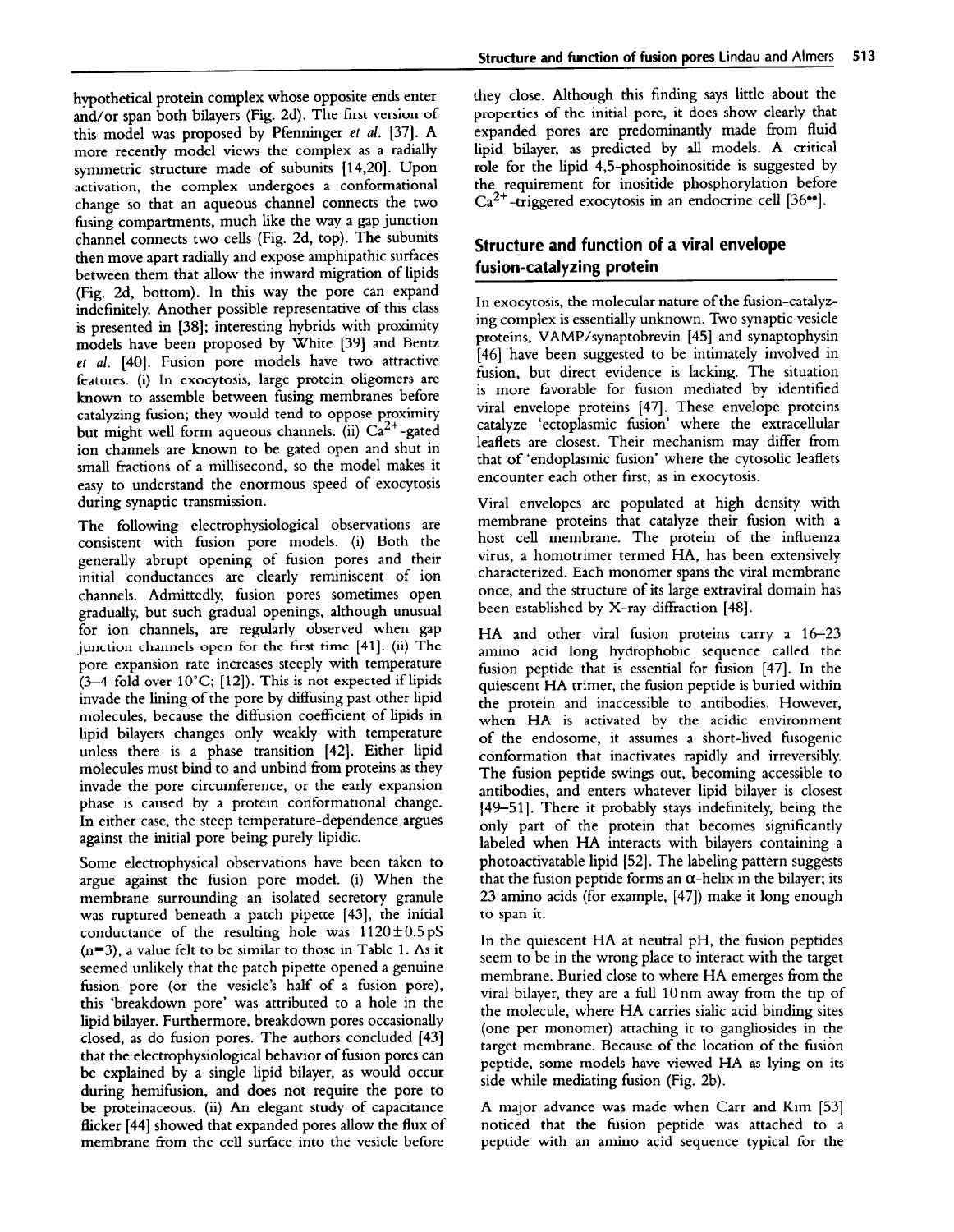

Fig. 3. Modification of the model shown in Fig. 2d to account for hemifusion after deletion of a transmembrane domain. The fusion pore complex is made up of several subunits with hydrophilic surfaces (green) and lipophilic surfaces (yellow). In one membrane (e.g. the viral membrane; light blue) the transmembrane domains were replaced with GPI anchors fin red), as in the experiment of Kemble et al. [58<sup>••</sup>]. Note that in the middle panel, the fusion pore ends blind where transmembrane domains are absent (compare with Fig. 2d). In the lower panel, the incomplete pore has expanded, its subunits have dissociated, and lipids have diffused into the interstices along the exposed amphipathic surfaces. This has led to mixing of lipids in the apposed leaflets of the two bilayers. Where normally an aqueous connection would have penetrated the viral membrane (Fig. 2d; [20]), hemifusion has occurred and a bilayer has formed.

coiled-coil interaction of  $\alpha$ -helices. In the quiescent trimer, this 'attachment peptide' forms a helical hairpin rather than a coiled coil. When it was synthesized and acidified, however, it gave a circular dichroism signal consistent with coiled coils. The authors suggested that on acidification, the attachment peptide straightens its hairpin, forms a three-stranded coiled coil with its sisters in the other two monomers, jack-knifes out of the molecule and carries the fusion peptide to the very tip of the molecule, where it can insert into the target membrane. Recently, Bullough et al. [54<sup>••</sup>] solved the X-ray structure of a large HA fragment at low pH that includes the attachment peptide. A coiled coil was indeed found, and the new structure is consistent with the fusion peptide swinging to the tip of the HA protein  $(Fig. 2c)$ .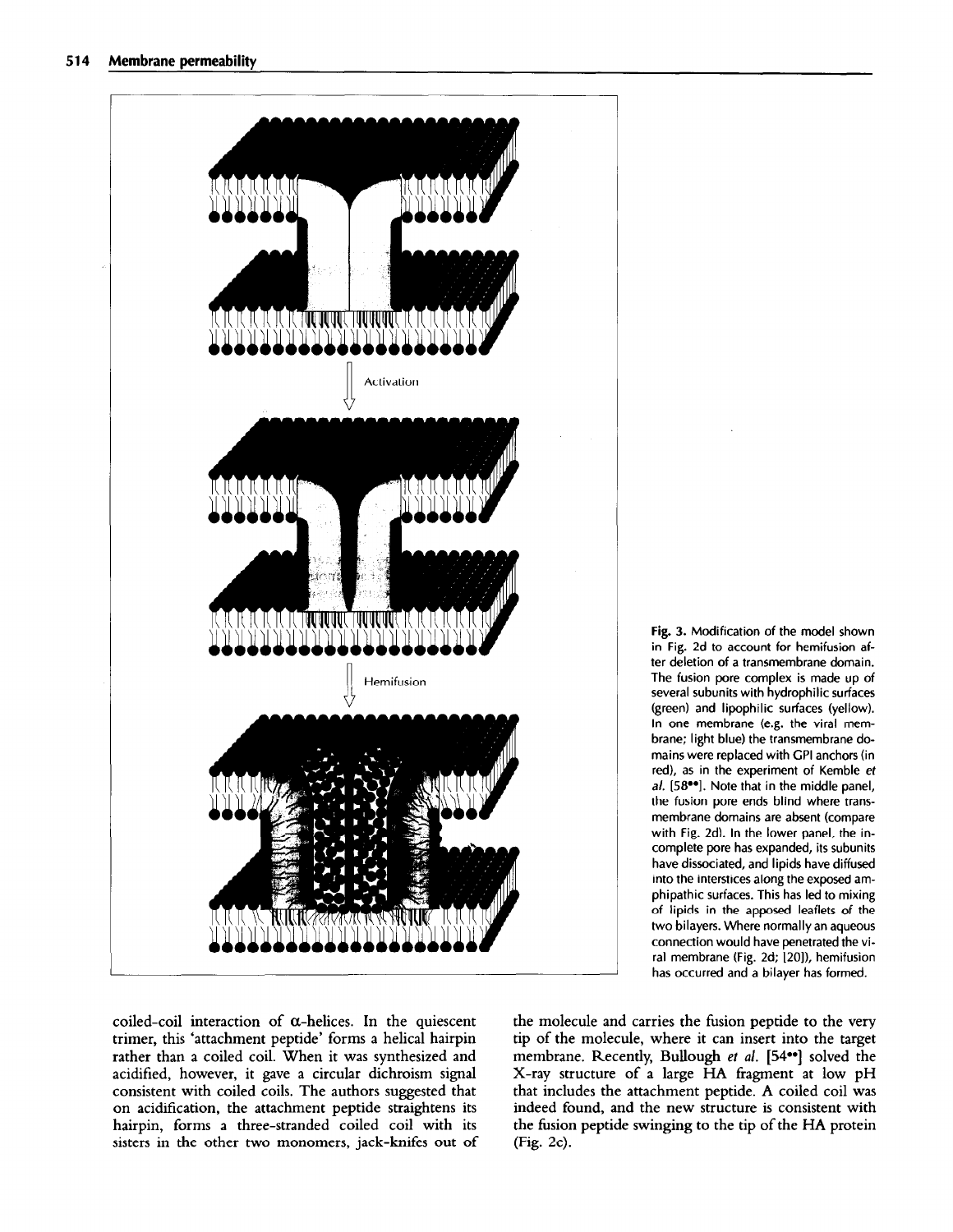Despite our extensive knowledge about the structure of influenza HA, the mechanism of fusion catalysis by this molecule remains unclear. Does HA mediate fusion by proximity? In Figure 2c, the fusion protein has entered and/or spans both bilayers with its opposite ends, yet the bilayers remain separated by a 15 nm long proteinaceous bridge. A similar topology may well exist in exocytic fusion, where a large molecular fusion complex (20s complex; [55]) is thought to assemble between vesicle and plasma membrane.

Some recent experiments have begun to test the two classes of model more directly.

### **lipid mixing versus aqueous connection**

In proximity models, hemifusion allows lipid mixing before an aqueous connection is formed between the fusing compartments, whereas in fusion pore models, the aqueous connection forms first, and lipid mixing occurs only once the pore has expanded and become partially lipidic. To test these models, the outer membrane leaflet of erythrocytes (red blood cells) was labeled with a fluorescent lipid, and the erythrocyte was attached to a fibroblast expressing HA on its cell surface. Fusion of the cell pair was triggered by acidification, and the diffusion of lipid from the erythrocyte into the fibroblast was monitored by quantitative image analysis. Simultaneous electrical measurements showed that a fusion pore opened minutes before the first signs of lipid transfer [56,57]. In fact, lipid transfer appeared to require a threshold pore conductance of 500 pS [56]. The experiment argues against hemifusion as an intermediate.

#### **The transmembrane domain of HA is essential for fusion**

Fusion pore models, but not proximity models, require that the fusion complex inserts into both fusing membranes. Recently, Kemble et al. [58<sup>••</sup>] made an HA mutant replacing the transmembrane region with a glycophosphatidylinositol (GPI) anchor. Activation of the mutant caused hemifusion but no aqueous connection. The result was taken to confirm a critical prediction of proximity models, namely that hemifusion is a fusion intermediate [58\*\*]. In contrast, we view the requirement for entry of the protein into both membranes as support for the fusion pore model.

The finding seemingly contradicts the result with intact HA [56]; however, an incomplete fusion pore protein (Fig. 3) could also cause hemifusion. The fusion pore would open and expand in the bilayer where the protein bears a membrane-inserting domain (the fusion peptide). On the other side where such an element is missing, however, the aqueous channel cannot form and ends blind (compare Fig. 2d with Fig. 3). When the subunits of the structure disperse, inward migration of lipid could create a bilayer where there would normally have been an aqueous connection (Fig. 3, lower panel).

In our opinion, the GPI-anchored HA mutant rules out fusion by proximity alone. Hemifusion is the closest

conceivable proximity, yet an aqueous connection or fusion pore is not formed.

## **Conclusions**

Exocytosis starts with the abrupt opening of a narrow fusion pore, whose conductance (and hence diameter) is no larger than that of a large ion channel. The fusion pore expands, at least ultimately, by recruiting lipid into its circumference. Full expansion takes time and can retard the release of contents from dense-core secretory granules and even synaptic vesicles. Future work must address the molecular structure of the initial fusion pore. Already it is clear, however, that its behavior is inconsistent with a purely lipidic structure. Most likely, the initial fusion pore is surrounded by a ring of protein, and it expands by breaking the ring and recruiting lipid into its circumference.

To identify the molecular machinery performing the exocytotic fusion event, development of a reconstituted system will be instrumental. The recent demonstration of exocytotic events in cell-attached patches [10\*\*] suggests that it may also become possible to use excised patches where the composition on the cytoplasmic side can be readily controlled. This approach may provide the potential to disintegrate the cellular fusion machinery to a point where fusion is inhibited, thus reducing the system from a state where all required components are present (as is the case in an intact cell) to a system where necessary components may be removed or inactivated. Such a system has the great advantage that the individual fusion event can be studied at very high resolution. Recording of individual fusion pore openings makes it possible to determine if the fusion process studied has the same or at least similar properties to that of the exocytotic event in the intact cell. Reconstitution of fusion pores with the same properties as in the natural systems from purified lipids and proteins may eventually provide the ultimate proof for identification of the molecular machine(s) performing exocytotic fusion events.

### **References and recommended reading**

**Papers of particular interest, published within the annual period of review, have been highlighted as:** 

- . . . **of special interest**
- **of outstanding interest**
- **1. Jahn R, Sudhof TC: Synaptic vesicles and exocytosis. Annu Rev Neurosci 1994, 17219-246.**
- **2. Bajjalieh SM, Scheller RH: The biochemistry of neurotransmit**ter secretion. *J Biol Chem* 1995, 270:1971-1974.
- **3. Breckenridge LJ, Almers W: Final steps in exocytosis observed in a cell with giant secretory granules.** *Proc Narl* **Acad Sci USA 1987, 84~1945-1949.**
- **4. Breckenridge LJ, Almers W: Currents through the fusion pore that forms during exocytosis of a secretory vesicle. nature 1987, 328:814-817.**
- **5. Neher E, Marty A: Discrete changes of ceil membrane capacitance observed under conditions of enhanced secretion**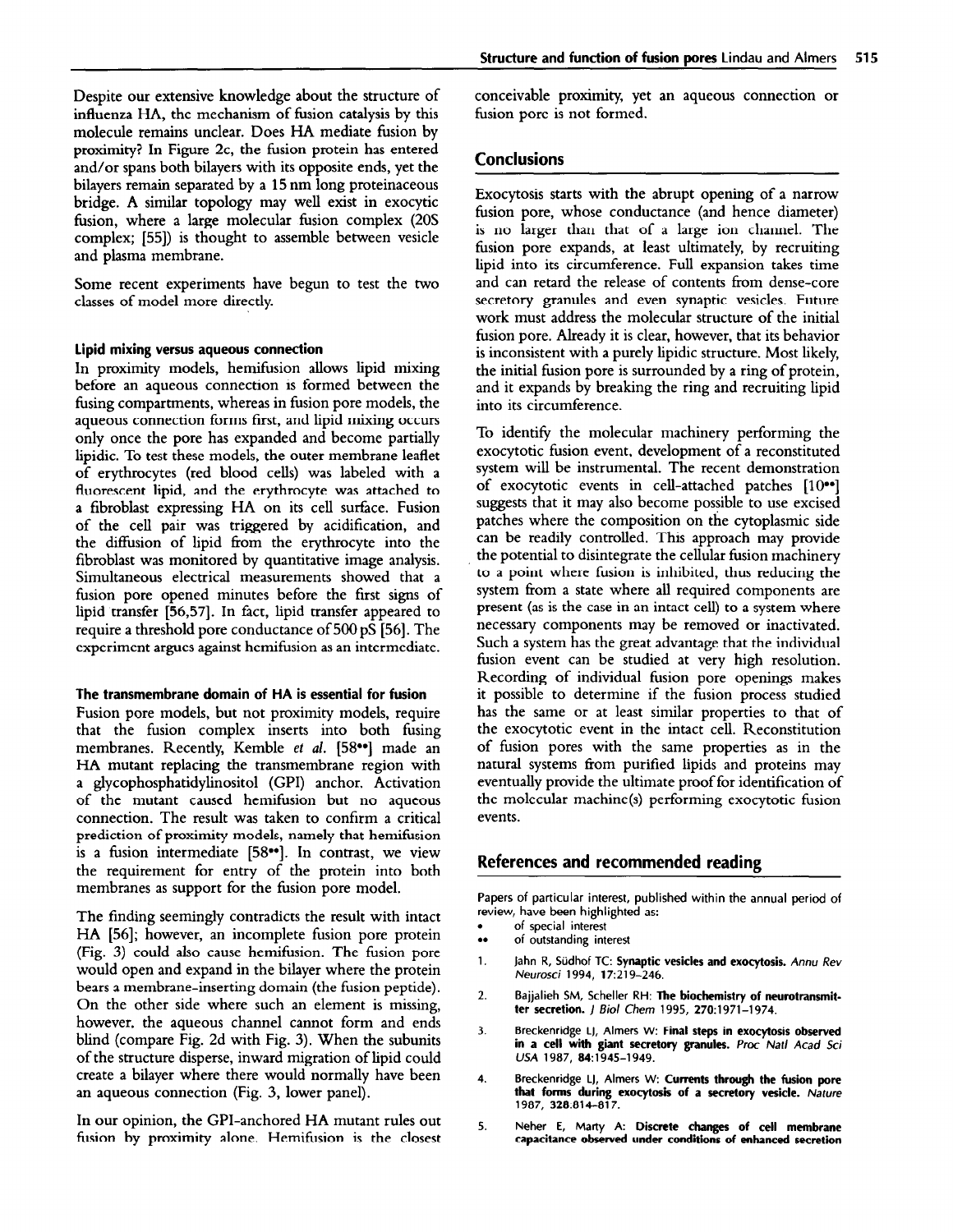**in bovine adrenal chromaffin cells.** Proc Natl Acad Sci USA **1982, 79:6712-6716.** 

- **6. Fernandez JM, Neher E, Gomperts BT: Capacitance measurements reveal stepwise fusion events in degranulating mast cells. Nature 1984, 312:453-455.**
- **7. Zimmerberg J, Curran M, Cohen FS, Brodwick M: Simultaneous electrical and optical measurements show that membrane fusion precedes secretory granule swelling during exocytosis of beige mouse mast cells.** *Proc Nat/ Acad Sci USA* **1987, 84:1585-l 589.**
- **8. Lindau M, Niie 0, Bennett j, Cromwell 0: The membrane fusion events in degranulating guinea pig eosinophils.** *J Cell Sci* **1993, 104:203-209.**
- 9. Scepek S, Lindau L: Focal exocytosis by eosinophils -**compound exocytosis and cumulative fusion.** *EM60 /* **1993, 12:1811-1817.**
- **10. Lollike K, Borregaard N, Lindau M: The exocytotic fusion pore . . of small granules has a conductance similar to an ion channel.**  *Cell Biol 1995, 129:99-104.*

**By cell-attached patch-clamp recording in human neutrophils, the resolution was improved to allow recording the exocytosis of vesicles as small as 60nm as a capacitance step. The recordings were made with an** *B* **kHz sinusoid; this frequency is too high to allow significant gating of voltage-gated ion channels within one sinusoidal period. For 200 nm vesicles, it was possible to record the conductance of the fusion pore (see Table 1). The approach should allow future recording of the exocytosis of single synaptic vesicles.** 

- **11. Spruce AE, lwata A, Almers W: The first milliseconds of the pore formed by a fusogenic viral envelope protein during membrane fusion.** *Proc Nat/* **Acad Sci** *USA* **1991, 88:3623-3627.**
- **12. Spruce AE, Breckenridge LJ, Lee AK, Almers W: Properties of the fusion pore that forms during exocytosis of a mast cell secretory vesicle.** *Neuron* **1990, 4:643-654.**
- **13.**  Hartmann J, Lindau M: A novel Ca<sup>2+</sup>-dependent step in **exocytosis subsequent to vesicle fusion.** *FE& Len* **1995, 363:217-220.**
- **14. Almers W: Exocytosis.** *Am-w Rev Physiol* **1990, 52:607-624.**
- **15. Hille 8:** *ionic channels of excitable* **membranes. Sunderland, MA: Sinauer Associates, Inc; 1992.**
- **16. Curran MJ, Cohen FS, Chandler DE, Munson PJ, Zimmerberg J: Exocytotic fusion pores exhibit semi-stable states. I** *Membr Biol* **1993, 133:61-75.**
- **17.**  Fernández-Chacón R, Alvarez de Toledo G: Cytosolic calcium **facilitates release of secretory products after exocytotic vesicle fusion.** *FEBS Lett* **1995, 363:221-225.**
- **18. Whightmann RM, Jankowski IA, Kennedy RT, Kawagoe KT, Schroeder TJ, Leszczyszyn DJ, Near JA, Diliberto EJ, Viveros OH: Temporally resolved catecholamine spikes correspond to**  single vesicle release from individual chromaffin cells. Proc **Natl Acad Sci USA 1991, 88:10754-10758.**
- **19.**  Alvarez de Toledo G, Fernández-Chacón R, Fernandez JM: **Release of secretory vesicle products during transient vesicle fusion.** *Nature 1993,* **363:554-558.**
- **20. Almers W, Tse FW: Transmitter release from synapses: does a preassembled fusion pore initiate exocytosis? Neuron 1990, 4:813-818.**
- **21. Khanin R, Parnas H, Segel L: Diffusion cannot govern the discharge of neurotransmitter in fast synapses. 8iophys I 1994, 67:966-972.**
- **22. Meldolesi J, Ceccarelli B: Exocytosis and membrane recycling. Philos Trans** *R Sot* **Land Biol 1981, 2%:55-65.**
- **23. Fesce R, Grohvaz F, Valtorta F, Meldolesi J: Neurotransmitter**  release: fusion or 'kiss-and-run'. Trends Cell Biol 1994, 4:1-4.
- **24. Thomas P, Lee AK, Wong JG, Almers W: A triggered mechanism**  retrieves membrane in seconds after Ca<sup>2+</sup>-stimulated exocyto**sis in single pituitary cell. / Cell** *Bio/* **1994, 124:667-675.**
- **25. Von Wedel RJ, Carlson 55, Larsson PA: Transfer of synaptic**  vesicle antigens to the presynaptic plasma membrane during **exocytosis. Proc Nat/ Acad 5ci USA 1981, 78:1014-1018.**
- **26. Miller TM, Heuser JE: Endocytosis of synaptic vesicle membrane at the frog neuromuscular junction. / Cell** *Biol*  **1984, 98:685-698.**
- **27. Van der Blick AM, Meyerowitz EM: Dynamin-like protein**  encoded by the *Drosophila* shibire gene associated with **vesicular traffic.** *Nature* **1991, 351:411-414.**
- **28. Chen MS, Obar RA, Schroeder CC, Austin TW, Poodry CA,**  Wadsworth SC, Valee RB: Multiple forms of dynamin are encoded by shibire, a *Drosophila* gene involved in endocytosis. *Nature* **1991, 361:583-586.**
- **29. Kosaka T, lkeda K: Reversable blockage of membrane retrieval and endocytosis in the garland cell of the temperature-sensitive mutant of** *Drosophila melanogaster*, shibire. *J Cell Biol* 1983, **97:499-507.**
- **30.**  Rosenboom H, Lindau M: Exo-endocytosis and closing of the fission pore during endocytosis in single pituitary nerve terminals internally perfused with high calcium concentrations. **Proc** *Nail Acad Sci USA* **1994, 91:5267-5217.**
- **31. . . Takei K, McPherson PS, Schmid SL, De Camilli P: Tubular membrane invaginations coated by dynamin rings are induced by GTPy5 in nerve terminals.** *Nature* **1995, 374:186-l 89.**

**If is shown that dynamin self-assembles into rings of the size seen around**<br>It is shown that dynamin self-assembles into rings of the size seen around **the necks of coated vesicles that fail to pinch off in** *shibire* **flies. In**  the presence of GTP<sub>Y</sub>S, dynamin forms spirals around narrow tubules. **It is suggested that dynamin may be a mechanochemical device that pinches vesicles off the cell surface, and provides the molecular basis for membrane fission. See also [32\*\*].** 

*32.* **Hinshaw JE, Schmid SL: Dynamin self-assembles into rings . . suggesting a mechanism for coated vesicle budding.** *Nature*  **1995, 374:190-l 92.** 

**5ee annotation [31\*\*1.** 

- **33. Monck JR, Fernandez JM: The exocytotic fusion pore and neurotransmitter release.** *Neuron* **1994, 12:707-716.**
- **34. Siegel DP: Modeling protein-induced fusion mechanisms: insights from the relative stability of lipic structures. In** *Viral fusion mechanisms.* **Edited by Bentz J. Boca Raton: CRC Press; 1993:475-512.**
- **35. Neher E: Assymmetric membranes resulting from the fusion of two black lipid bilayers.** *Biochim 6iophys Acta* **1974, 373:327-336.**
- **36. Hay JC, Fisette PL, Jenkins CH, Fukami K, Takenawa . . T, Anderson RA, Martin TFJ: ATP.dependent inositide phosphorylation required for Ca\*+-aclivated secretion.** *Nature*  **1995, 374173-l 77.**

**It is shown that type I phosphatidylinositol-5-kinase mediates one of the**  last ATP-requiring reactions in exocytosis in PC-12 cells, a neuroendo**crine cell line. Given that a phosphatidylinositide transfer protein is also required for priming Ca-triggered exocytosis, it is concluded that the two**  enzymes in tandem create 4,5-polyphosphoinositides. The requirement **for the two enzymes in exocytosis provides the most direct evidence yet that a specific lipid, 4,5-phosphatidylinositide, is required for exocytosis.** 

- **37. Pfenninger K, Akert K, Moor H, Sandri C: The fine structure**  of freeze-fractured presynaptic membranes. *J Neurocytol* 1972, **1 :129-l 49.**
- **38. Zimmerberg J, Curran M, Cohen FS: A lipid/protein complex hypothesis for exocytotic fusion pore formation.** *Ann NY Acad Sci* **1991, 635:307-317.**
- **39. White JM: Viral and cellular membrane fusion proteins. Annu**  *Rev Physiol* **1990, 52:675-697.**
- **40. Bentz J, Ellens H, Alford D: An architecture for the fusion site**  of influenza hemagglutinin. *FEBS Lett* 1990, 276:1-5.
- **41. Bukauskas FF, Weingart R: Voltage-dependent gating of single gap junction channels in an insect cell line.** *Siophys /* **1994, 67:613-625.**
- **42.**  Bloom JA, Webb WW: Lipid diffusibility in the intact **erythrocyte membrane.** *Biophys 1* **1983, 42:295-305.**